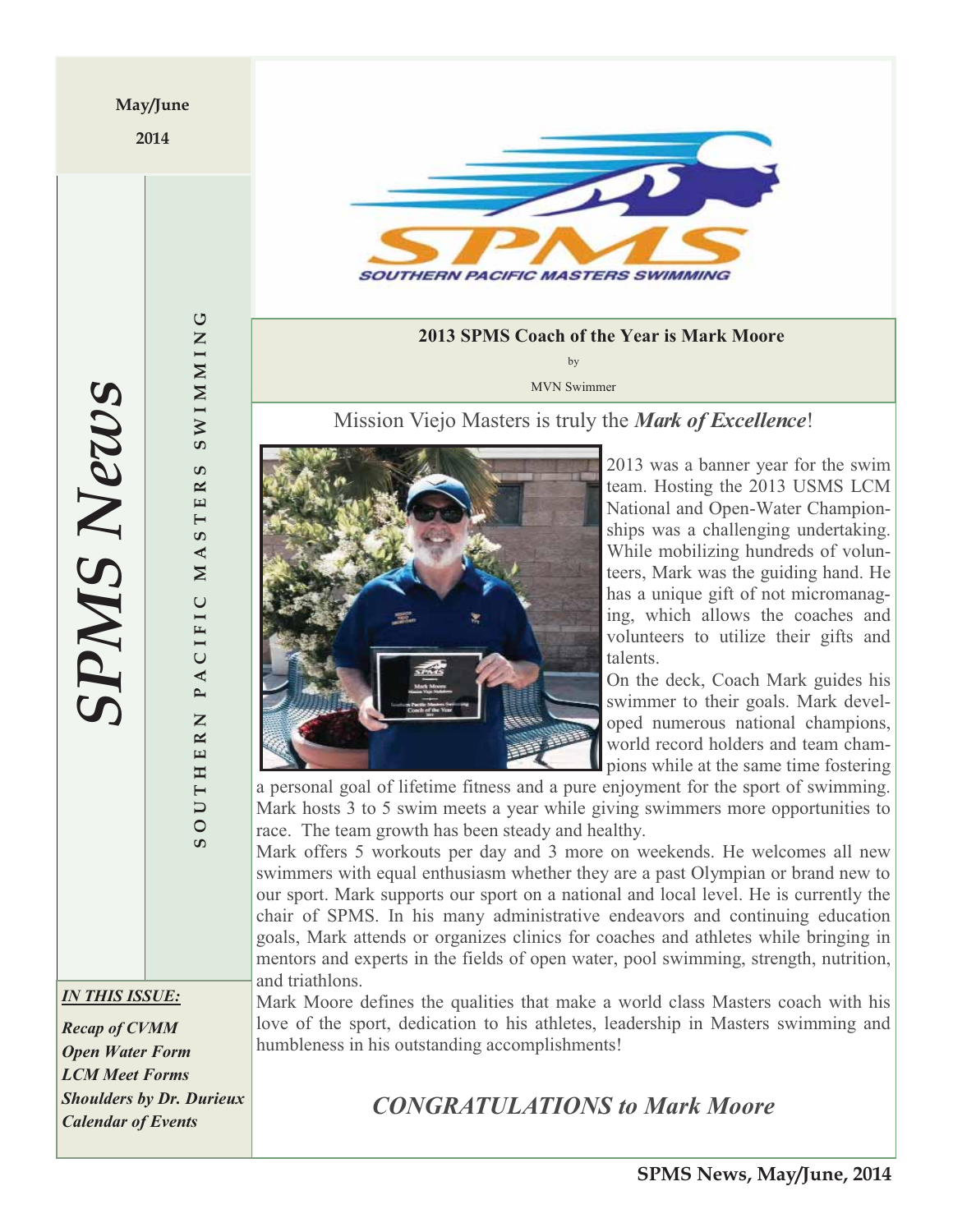## **Fun and Fast Times at the Inaugural Matt Biondi SCY Classic**

### **by**

### **Nancy Reno**

Sunday, March 23, was the perfect day for a swim meet. Not only was the weather fantastic, but the setting was idyllic as over 200 swimmers converged at the park-like setting of the Rancho Simi Pool for the Inaugural Matt Biondi SCY Masters Swim Meet.

For the first meet the Conejo Valley Multisport Masters hosted, the organizing committee endeavored to put on a special event in order to pay appropriate respect to the legacy of CVMM member and 11-time Olympic medalist Matt Biondi. Feedback received during and after the meet suggests that the inaugural event achieved that goal.

CVMM received many emails and dozens of comments indicating participants really enjoyed the meet. They came from as far away as Illinois. We are very pleased that a memorable experience was provided for the swimmers.

### Words and thoughts:

"This meet was one of the most pleasant and best organized meets I have been to. Now that I have experienced the real thing and improved my times and won while looking at bouquet of flowers (what a great idea), I have but words of praise and admiration for your accomplishment. You've made so many people happy today. Please give my best regards to Matt. He is a wonderful, gentle person." Sarah Condor, Czech Olympian.

"It really was a wonderful experience yesterday!! Thank you so much for a well-run, exciting, enjoyable, fun meet. I really had a

good time as did the entire Triton team. Can't wait to see the videos and photos! Again, excellent job running a fantastic meet!" Helene, Triton Swimming and Triathlon Team.

"It wa a lovely meet and lots of fun. Play it again next year!" Maurine Kornfeld, National Champion.

"5 star meet! Best non-national meet I've attended. – Mimi Willard.

The Rancho Simi pool is a beautiful venue, offering swimmers, their families and spectators a park like setting. A large LED display streamed photos and videos submitted by participants, as well as footage from some of Matt's gold medal and world record setting performances. Additional highlights of the meet include swag bags for each participant, plaques for the fastest man and woman in the 50 free, a 1-hour private swim clinic with Matt Biondi, Take it Live streaming with video available after the meet, a well-stocked snack bar, a raffle of swimming related items and a special "bag tag" awards for first through third in each event.

Florida hosts the annual Rowdy Gaines Masters Classic, named in honor of the 3 time Olympic gold medalist. CVMM strived to provide a similar event for west coast swimmers. Given the great participation and positive reception for the inaugural meet, CVMM's vision for the annual event is to offer a top-notch meet in a great location that exceeds swimmers' and spectators' expectations.



 **Mario Marshall of SCMC Leah Tourtellotte of CVMM** 

**SPMS News, May/June, 2014**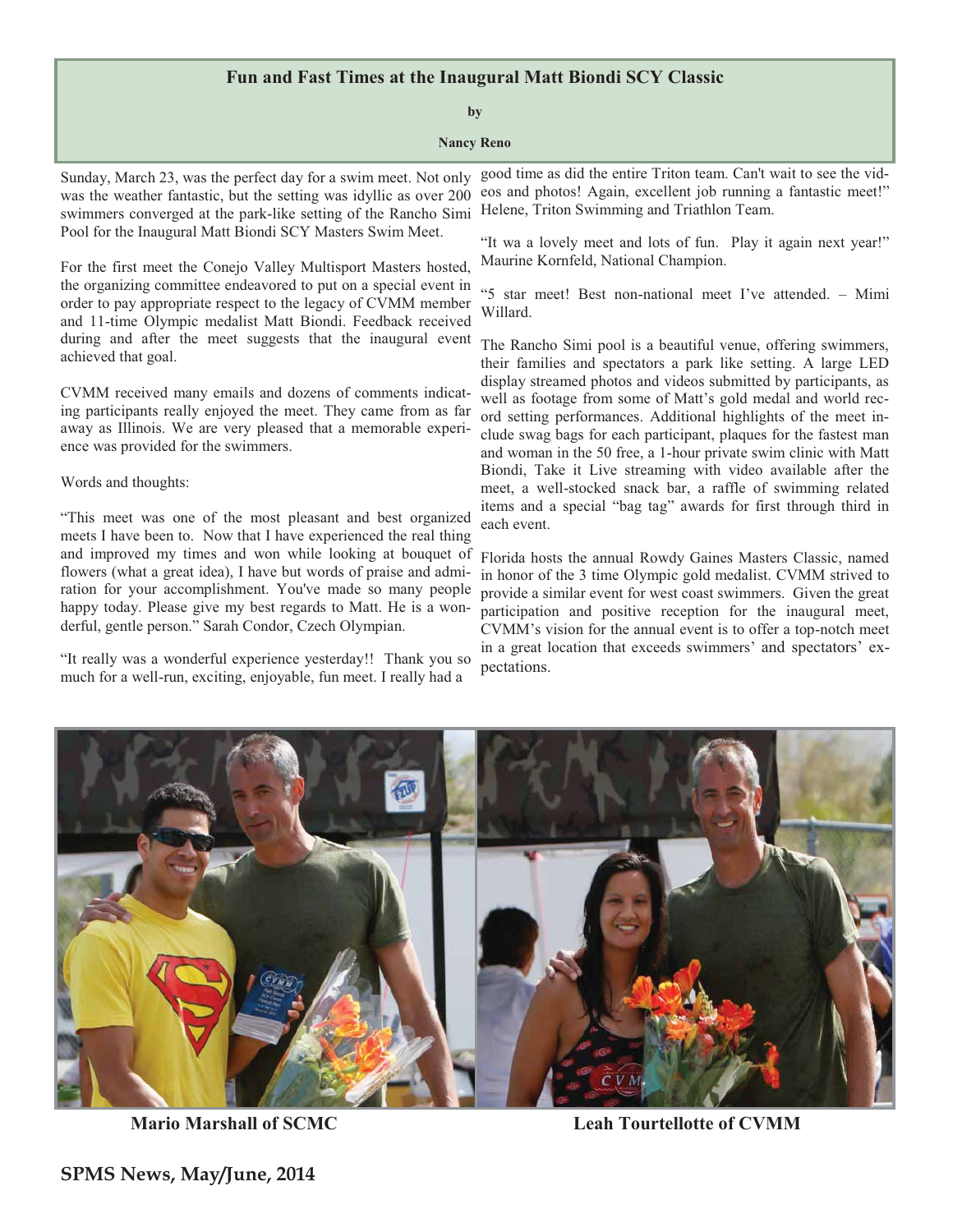

# **2014 3rd Annual Nadadores 2.4 Mile Rough Water Swim**

 **(Wetsuit and Non-Wetsuit Divisions)** 

Salt Creek Beach in Dana Point, CA Saturday, May 17, 2014 8:00am



Hosted by *Mission Viejo Nadadores Masters* Sanctioned by Southern Pacific Masters Swimming LMSC. for USMS, Inc. Sanction #334-W003

**Date:** Saturday, May 17, 2014 **Start Time:** 8:00 am (Sharp) **Location:** Salt Creek Beach, 33333 S Pacific Coast Hwy, Dana Point, CA 92629 (Parking is \$1.00 an hour) **Finish Time:** 9:30 am **Race Distance:** 2.4 miles

## **STARTS/FINISH**

The event will start on the beach approximately 20 feet from the water's edge. The finish will be on the beach marked with flags.

## **RACE DAY TIMELINE**

7:00am Check-in opens on beach 7:40am Mandatory Safety Meeting 8:00am 2.4 mile first wave start 8:05am 2.4 mile all proceeding wave start (fast to slow)

## **Course**

2.4 mile (1.2 mile X 2 loop) course marked with colored buoys. Swimmers will swim in a clockwise direction. The event will start on the beach approximately 20 feet from the water's edge and finish on the beach marked with flags through the chute at the computer-timing chip pad.

**Eligibility**: All swimmers must be registered with USMS for 2014 or foreign equivalents. You must submit a copy of your 2014 USMS card or foreign equivalent with mail in entries, and bring a copy of your current registration to day of registration with on-line entries. Wetsuits are allowed and will be are scored separately and will not be eligible for awards.

**Rules:** USMS open water rules will govern. Current SPMS Open Water procedures will be enforced and take precedence over any errors or omissions on this entry form. **ALL ENTRANTS MUST BE 18 AND OVER AND MEMBERS OF UNITED STATES MASTERS SWIMMING.** One day USMS event registration for a \$15 fee plus the race fee will be available.

**Conditions:** Since the safety of swimmers is of prime concern, the swimming event may be delayed or canceled due to bad weather. The Event Director and OC Lifeguards will make this decision. There will be no refund.

### **Entry Fee:**

- **The early online entry fee is \$30.00 (paper entry \$35.00) if received before midnight (Pacific Time) on Friday, May 2.**
- **\$35.00 (paper entry \$40.00) if received between May 3 and May 16, 6:00pm.**
- **Day-of-Race fee \$50.00.**
- **Fee includes refreshments, electronic timing, and cap.**
- **Incomplete entries will not be processed.**
- **ONLINE ENTRIES ARE PAID BY CREDIT CARD TO CLUBASSISTANT.COM EVENTS.**

**Chip Timing:** Each swimmer will be given a timing chip to wear under the swim cap during the race to provide accurate times and finish places. Results and awards will be available within 30 minutes of the last swimmer finishing. Timing provided by One Time Racing.

**Awards:** Ribbons will be awarded to the top 3 men & women in each age group. Age groups are: 18-24, 25-29, 30-34, 35-39, 40-44, 45-49, 50-54, 55-59, 60-64, 65-69, 70-74, 75-79, 80-84, 85-89, and 90. Awards will be presented within 30 minutes of the last swimmer finishing. Results will be posted at www.nadadoresroughwaterswim.org and USMS.org.

**Safety – Our Primary Concern:** For safety reasons, participants should be adequately trained for competition. Previous experience is required and should be able to swim a pool mile under 30 minutes. Swimmers not completing the race course in the required time of 2 hours will be removed from the course.

For more information please contact Mark Moore via email at coachmark@mastersmvnswim.org or via phone at 949-233-6521. Visit our Facebook Group at Nadadores Rough Water Swim. More event information and on-line registration available at www.nadadoresroughwaterswim.org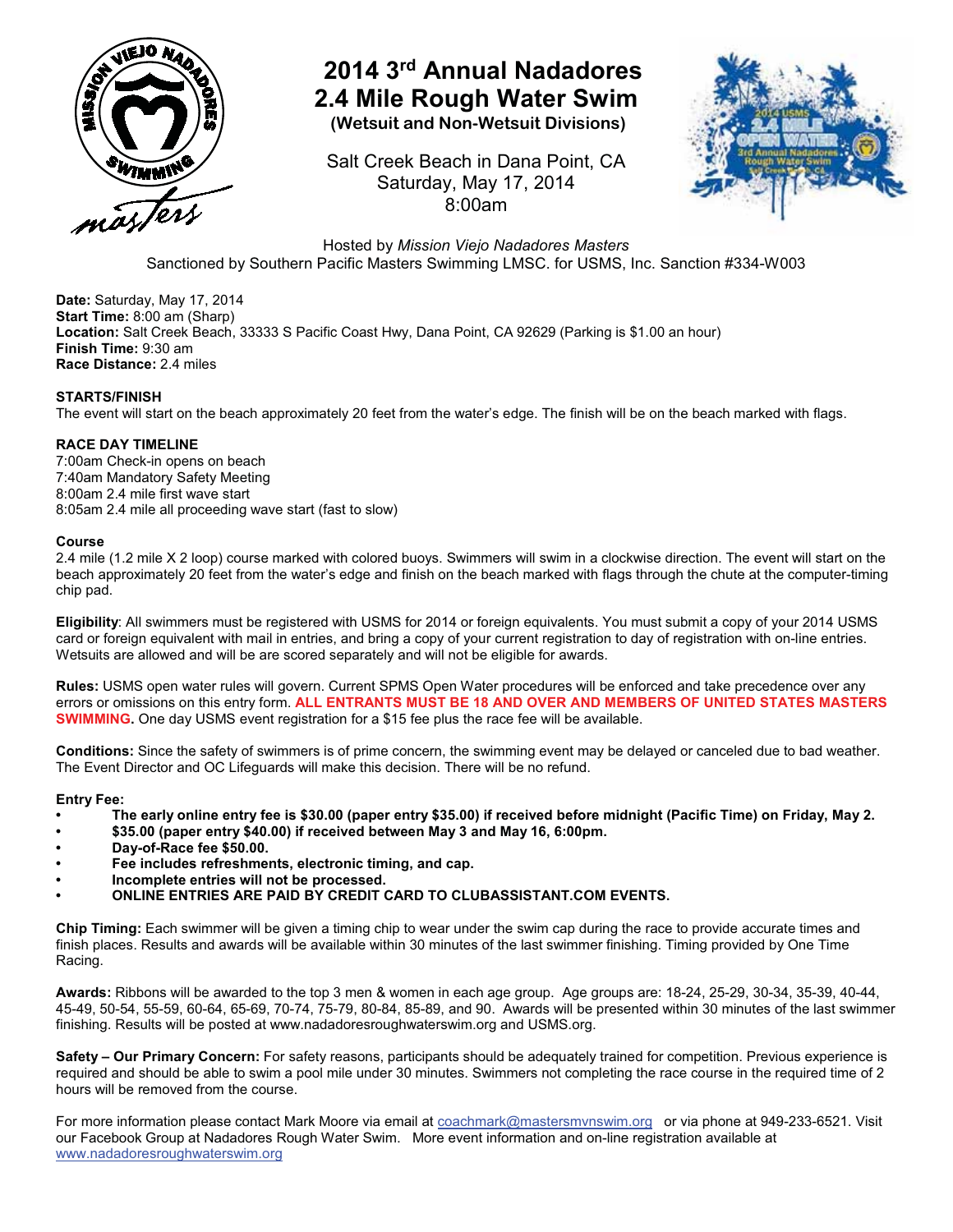

## **Nadadores Rough Water Swim at Salt Creek ENTRY FORM**

 **Online entries are preferred, but if you must, mail in entries MUST BE POSTMARKED BY May 10, 2014. Include a copy of your 2014 USMS membership card, signed liability release and make checks payable to:**

**Mission Viejo Nadadores, 27474 Casta Del Sol, Unit #2, Mission Viejo, CA 92692**

**To register online:** www.nadadoresroughwaterswim.org **Saturday, May 17, 2014 Saturday, May 17, 2014** 

| NAME:                                                           | DOB:        | AGE:          | <b>GENDER:</b>   | M/F |
|-----------------------------------------------------------------|-------------|---------------|------------------|-----|
|                                                                 |             |               |                  |     |
| ADDRESS:                                                        | <b>CITY</b> |               | <b>STATE</b>     |     |
| ZIP:                                                            | PHONE:      |               |                  |     |
| <b>EMERGENCY CONTACT:</b>                                       |             | <b>PHONE:</b> |                  |     |
| <b>EMAIL ADDRESS:</b>                                           |             |               |                  |     |
|                                                                 |             |               | Team             |     |
| Please enter your membership number and team affiliation: USMS: |             |               | Abb.             |     |
| (a copy of your USMS membership card is required to enter)      |             |               |                  |     |
| <b>HEALTH CONCERNS:</b>                                         |             |               |                  |     |
|                                                                 |             |               |                  |     |
|                                                                 |             |               |                  |     |
|                                                                 |             |               |                  |     |
|                                                                 |             |               |                  |     |
| <b>EVENT CHOICE:</b>                                            | 2.4 Mile    |               | 2.4 Mile Wetsuit |     |
| <b>OPEN WATER EXPERIENCE:</b>                                   |             |               |                  |     |
| (list 2013 events/times)                                        |             |               |                  |     |
|                                                                 |             |               |                  |     |
|                                                                 |             |               |                  |     |
|                                                                 |             |               |                  |     |
|                                                                 |             |               |                  |     |
| Early Paper Entry (\$40.00 Late)                                |             | \$30.00       |                  |     |
| One Day Event Membership Fee                                    |             |               |                  |     |
|                                                                 |             | \$15.00       |                  |     |
| Day-of-Race Fee                                                 |             | \$50.00       |                  |     |

## **LIABILITY RELEASE**

**I, the undersigned participant, intending to be legally bound, hereby certify that I am physically fit and have not been otherwise informed by a physician. I acknowledge that I am aware of all the risks inherent in Masters swimming (training and competition), including possible permanent disability or death, and agree to assume all of those risks. AS A CONDITION OF MY PARTICIPATION IN THE MASTERS SWIMMING PROGRAM OR ANY ACTIVITIES INCIDENT THERETO, I HEREBY WAIVE ANY AND ALL RIGHTS TO CLAIMS FOR LOSS OR DAMAGES, INCLUDING ALL CLAIMS FOR LOSS OR DAMAGES CAUSED BY THE NEGLIGENCE, ACTIVE OR PASSIVE, OF THE FOLLOWING: UNITED STATES MASTERS SWIMMING, INC., THE LOCAL MASTERS SWIMMING COMMITTEES, THE CLUBS, HOST FACILITIES, MEET SPONSORS, MEET COMMITTEES, OR ANY INDIVIDUALS OFFICIATING AT THE MEETS OR SUPERVISING SUCH ACTIVITIES. In addition, I agree to abide by and be governed by the rules of USMS. Finally, I specifically acknowledge that I am aware of all the risks inherent in open water swimming, and agree to assume those risks. PRINTED NAME**\_\_\_\_\_\_\_\_\_\_\_\_\_\_\_\_\_\_\_\_\_\_\_\_\_\_\_\_\_\_\_\_\_\_\_\_\_\_\_\_\_\_\_\_\_\_\_\_\_\_\_\_\_ **AGE**\_\_\_\_\_\_\_\_\_\_\_\_\_\_\_\_\_\_

**SIGNATURE**\_\_\_\_\_\_\_\_\_\_\_\_\_\_\_\_\_\_\_\_\_\_\_\_\_\_\_\_\_\_\_\_\_\_\_\_\_\_\_\_\_\_\_\_\_\_\_\_\_\_\_\_\_\_\_\_ **DATE**\_\_\_\_\_\_\_\_\_\_\_\_\_\_\_\_\_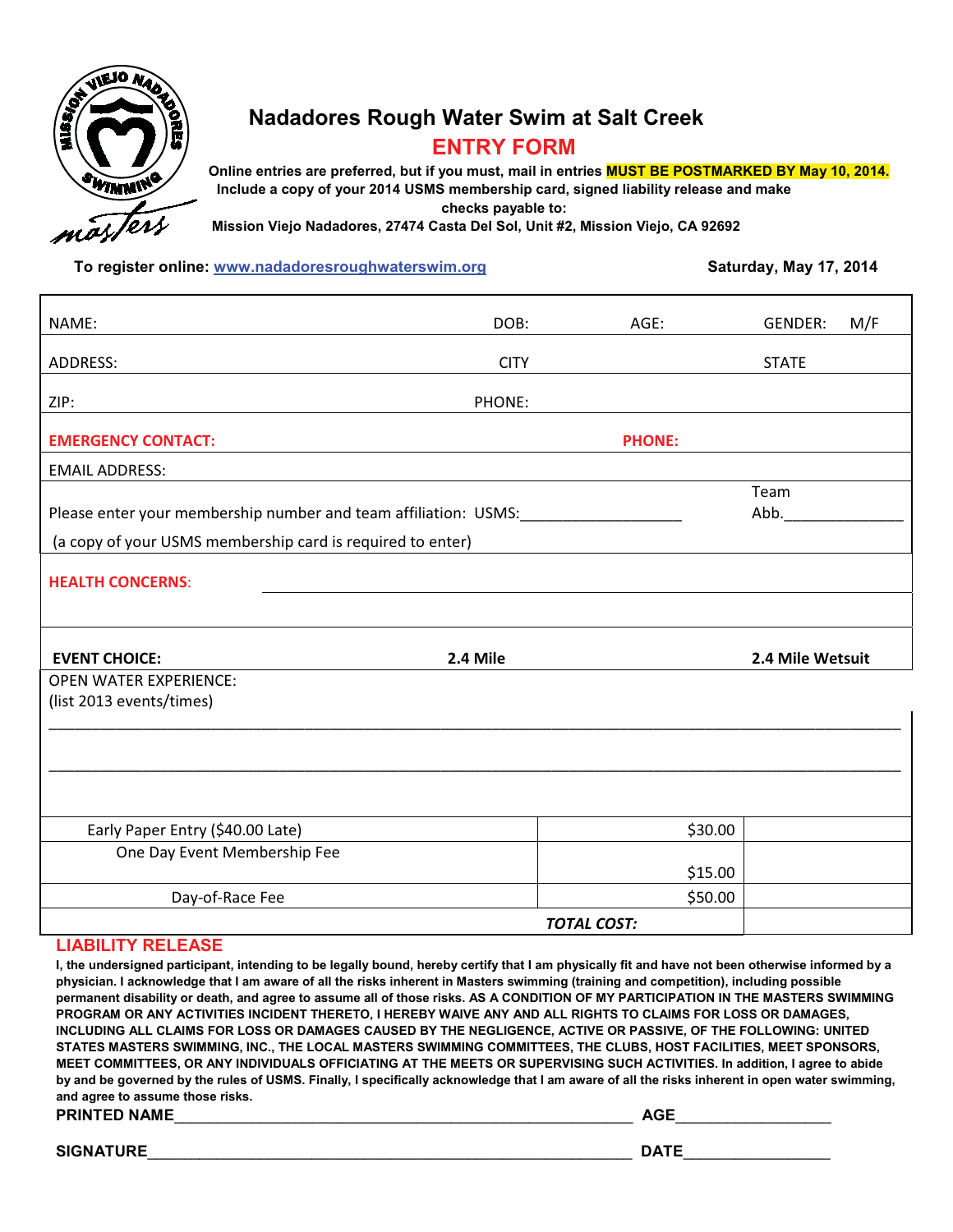## **Santa Clarita Masters LCM Swim Meet Sunday, May 18, 2014**

#### **Sanction by Southern Pacific Masters Swimming for USMS, Inc. Sanction # 334-S032**

#### **Facility:** Santa Clarita Aquatic Center, 20850 Centre Pointe Pkwy. The length of the competition course without a bulkhead is in compliance and on file with USMS in accordance with articles 105.1.7 and 107.2.1.

**Directions:** *From the north*, take I-5 to the Valencia Blvd exit in Valencia. Go east several miles (Valencia Blvd turns into Soledad Canyon Rd) to Ruether Ave. Turn right and cross over railroad tracks. Turn right at Centre Pointe Pkwy. Turn left into driveway for Aquatic Center. *From the south*, take I-5 to Hwy. 14 north. Exit at Golden Valley Rd. Turn left onto Golden Valley Rd. Turn right on Centre Point Pkwy. Make a right into the driveway for the Aquatic Center. Parking is available in both upper and lower parking lots.

**Rules:** USMS rules will govern. Current SPMS meet procedures will be enforced and take precedence over any errors or omissions on this entry form. Age on December 31, 2014 determines age group for the meet. You must be at least 18 to compete. Swimmers are limited to entering a total of 5 individual events.

**Entry Fees.** The pre-entry postmark deadline is Saturday, May 17. Deck entries for the 1500 m Freestyle will close at 8:45 a.m.; all other deck entries close at 10:45 a.m. \$25.00 per swimmer for online entries, \$30.00 for mail-in entries. Deck entries allowed for a total of \$35.00.

**Warm-up:** USMS warm-up policies will be enforced by USA Swimming Officials. There will be **NO DIVING** into the pools during the times except into the designated sprint lane(s). **Warm-up rules will be announced and posted.** 

**Seeding:** All events will be deck seeded slowest to fastest, by entered time, ages and sexes combined. Check-in is not required but encouraged, swimmers must check in to swim the 1500 m Freestyle and the 400 m Freestyle.

**Relays:** All relays will be deck entered. Relay fees are \$5.00 per relay due upon entry. For each relay swimmer who is not entered in individual events, a fee of \$5.00 and a signed liability release must be submitted with the relay entry.

**Awards:** Individual: SPMS ribbons for places 1 to 3. Relay: SPMS ribbons for first place.

**Checks payable to**: City of Santa Clarita. Mail consolidated entry card, a copy of your 2014 USMS card and check to: Santa Clarita Aquatic Center, c/o Lance O'Keefe, 20850 Centre Pointe Pkwy, Santa Clarita, CA 91355.

**Questions:** Meet Director: Lance O'Keefe, (661) 250-3767, lokeefe@santa-clarita.com.

> **Sunday, May 18, 2014**  1500 warm-up at 8:00 a.m. 1500 starts at 9:00 a.m. 1. 1500 m Freestyle (check-in required)

**20 minute warm-up after the 1500 Event #2 will not start earlier than 11:00 a.m.** 

## 2. 400 m Individual Medley

- 3. 100 m Butterfly
- 4. 200 m Freestyle
- 5. 100 m Breaststroke
- 6. 50 m Freestyle
- 
- 7. 200 m Individual Medley
- 8. 400 m Freestyle (check-in required) 9. 100 m Backstroke
- 
- 10. 50 m Butterfly
- 11. 400 m Freestyle Relay (men, women, mixed)
- 12. 200 m Breaststroke
- 13. 100 m Freestyle
- 14. 50 m Backstroke
- 15. 200 m Butterfly
- 16. 50 m Breaststroke
- 17. 200 m Backstroke
- 18. 400 m Medley Relay (men, women, mixed)

## **Mission Viejo Nadadores LCM Swim Meet Sunday, June 1, 2014**

#### **Sanction by Southern Pacific Masters Swimming for USMS, Inc. Sanction # 334-S034**

**Facility**: Mission Viejo Pool is an outdoor, 25-yd. by 50-m competition pool at the Marguerite Aquatic Center, 27474 Casa Del Sol, Mission Viejo. The length of the competition course without a bulkhead is in compliance and on file with USMS in accordance with articles 105.1.7 and 107.2.1.

**Directions:** From the north or south, take the I-5 Freeway to the Alicia Parkway exit in Mission Viejo. Go east (away from the ocean) to Trabuco Road. Turn right on Trabuco to Marguerite Parkway. Go left on Marguerite to Casa Del Sol, turn right onto Casa Del Sol, and turn into the driveway for pool parking.

**Rules:** USMS rules will govern. Current SPMS meet procedures will be enforced and take precedence over any errors or omissions on this entry form. Age on December 31, 2014 determines age group for the meet. You must be at least 18 to compete. Swimmers are limited to entering a total of 5 individual events.

**Entry Fees:** \$30.00 per swimmer flat fee. Deck entries or online entries after Monday, May 26, 2014 will be allowed for a total of \$35.00. Online entries close at 6:00 p.m. Pacific time on Saturday, May 31, 2014.

**Warm-up:** USMS warm-up policies will be enforced by USA Swimming Officials. There will be **NO DIVING** into the pools during the times except into the designated sprint lane(s). **Warm-up rules will be announced and posted.** 

**Seeding:** All events will be deck seeded slowest to fastest, by entered time, ages and sexes combined. Check-in is not required in order to be deck seeded, except swimmers must check in to swim the 400 and 1500 m Freestyle and the 400 m Individual Medley.

**Relays:** All relays will be deck entered on SPMS relay forms avail-able at the meet. Relay fees are \$2.00 per relay due upon entry. For each relay swimmer who is not entered in individual events, a fee of \$10.00 and a signed liability release must be submitted with the relay entry.

**Awards:** Individual: MVN ribbons for places 1 to 3. Relay: MVN ribbons for first place.

**Checks payable to**: Mission Viejo Nadadores (MVN) Mail consolidated entry card, a copy of your 2012 USMS card, and check to: Mission Viejo Nadadores — Mark Moore, 27474 Casta Del Sol, Unit#2, Mission Viejo, CA 92692.

**Questions:** Meet Director, Mark Moore (949) 489-1847;

coach-mark@mastersmvnswim.org.

**Snack Bar**: Hot and cold drinks, snacks, and food will be available for purchase.

### **Sunday, June 1, 2014 1500 Freestyle warm-up at 8:00 a.m. 1500 Freestyle starts at 8:30 a.m.**

- 1. 1500 m Freestyle (check-in required)
- 2. 400 m Individual Medley (check-in required) **Additional warm-up after 400 IM**

## **Event #3 will start no earlier than 10:30 a.m.**

- 3. 400 m Freestyle (check-in required)
- 4. 200 m Freestyle
- 5. 50 m Butterfly
- 6. 100 m Backstroke
- 7. 200 m Breaststroke
- 8. 200 m Medley Relay (men, women, or mixed)
- 9. 200 m Individual Medley
- 10. 200 m Butterfly
- 11. 50 m Breaststroke
- 12. 200 m Backstroke
- 13. 100 m Freestyle
- 14. 100 m Butterfly
- 15. 50 m Backstroke
- 16. 200 m Freestyle Relay (men, women, or mixed)
- 17. 100 m Breaststroke
- 18. 50 m Freestyle
- **19. 100 KICK (kick board will be provided)**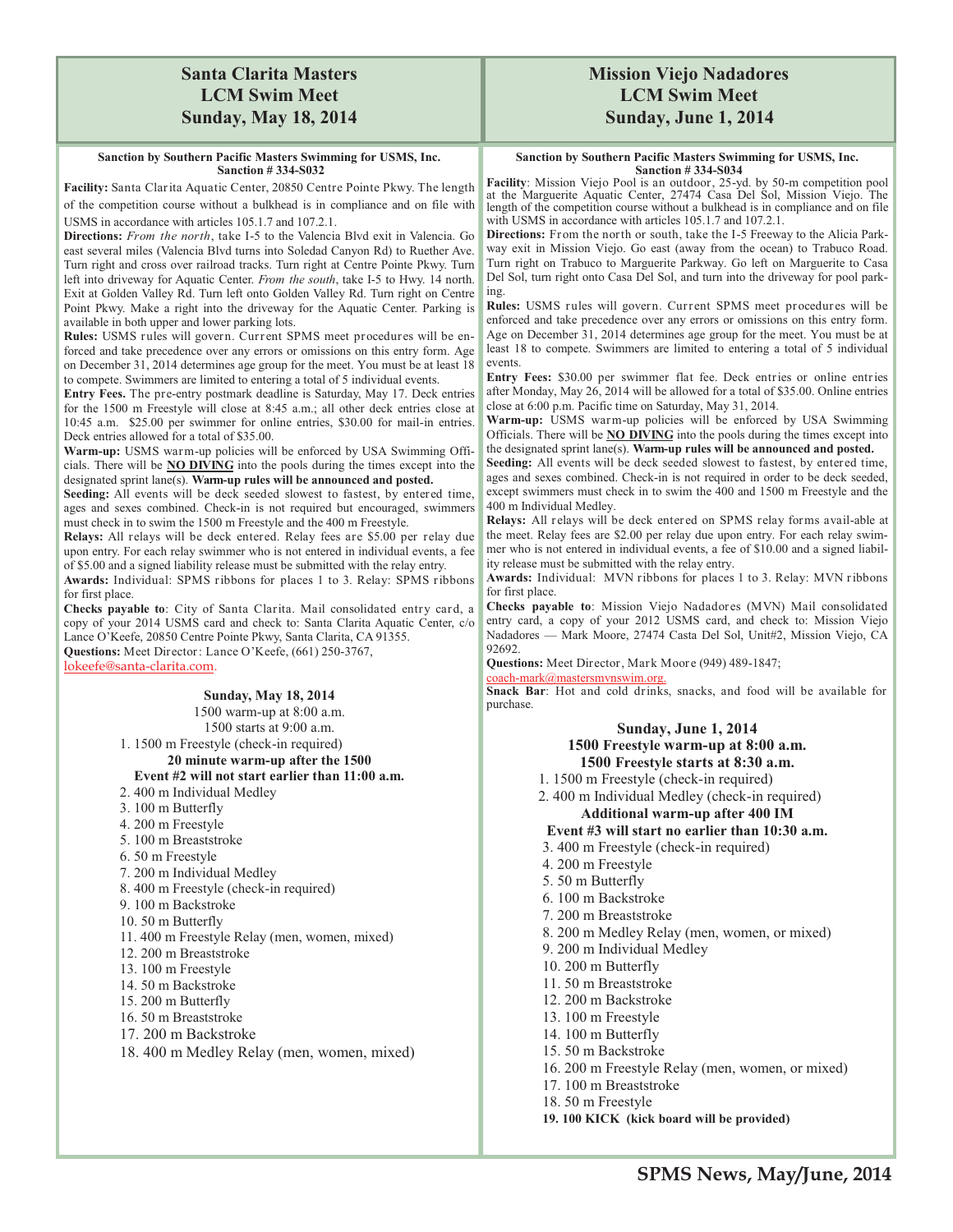

Sanctioned by Southern Pacific Masters Swimming for USMS: 334-S035

**Location:** Sinsheimer Pool, 900 Southwood Drive, San Luis Obispo, CA 93401. Outdoor 50 meter x 25 yard, Six or seven lanes (depending on entries) will be used for the competition and at least one lane will be used for warm-up/warm down. Ample deck space is available for structures and seating. If you use a canopy/tent please bring tie-downs and weights to secure your structures.

Warm-Up: Fri: 12:00pm; Sat & Sun (2<sup>nd</sup> session): no less than 45 minutes after the completion of the 1<sup>st</sup> session

**Meet Start:** Fri: 1:00pm; Sat & Sun (2<sup>nd</sup> session): no sooner than 45 minutes after the completion of the 1<sup>st</sup> session

**Directions:** From North or South US 101, take Marsh St. off ramp. Turn right on Broad St. (3rd stoplight), turn left on Orcutt Rd.(4th stoplight). Cross railroad tracks, then take 1st left onto Laurel Lane and left onto Southwood Dr (1st stop sign). Swim Center is one block at end of road.

**Entries:** Fill out a SPMA Consolidated entry card (*can be found on page 6 of this meet sheet*). Age on December 31, 2014 determines age group for the meet, you must be at least 18 years old to compete. **The pre-entry postmark deadline is Wednesday, June 25th.** Deck entries for Friday's events will close at 12:30pm. If the sessions remain split, deck entries for Saturday & Sunday's events will close 30 minutes prior to the start of the 2<sup>nd</sup> session. *\*\*If sessions are combined, Deck entries for Friday's events will close at 12:30pm. And deck entries for Saturday's and Sunday's events will close at 9:00 a.m.*

**Seeding:** All events will be deck seeded FASTEST to SLOWEST by entered time, all ages combined. Women's and men's events will be combined when entries allow. Check-in will be required for all events.

**Relays:** Relays can be deck entered. Relay fees are \$5.00 per SPMS relay due upon entry. \*For each relay only swimmer who is not entered in individual events, a fee of \$5.00 and a signed liability release must be submitted with the relay entry.

**Awards:** Awards will be given on Request. Individual: Ribbons for places  $1<sup>st</sup> - 3<sup>rd</sup>$ , all age groups. Relays:  $1<sup>st</sup>$  place.

**Entry Fees:** \$25.00 per swimmer flat fee if you enter by the postmark deadline of Wednesday, **June 25th**. Deck entries allowed for a total of \$35.00. Late entries and entries received without payment will be treated as deck entries and charged the deck entry fee.

## **Checks payable to: SLOSC**

Mail consolidated entry card, a copy of your 2012 USMS card, and check to: San Luis Obispo Masters Firecracker, P. O. Box 142, San Luis Obispo, CA 93406.

**Questions:** Meet Director, Philip Yoshida, (805) 543-9515 or office@sloswimclub.org

**PLEASE NOTE: This is a combined USA Masters and USA Swimming Competition. \*\*If entries warrant, the sessions may be combined. Please check the meet website at www.sloswimclub.org one week prior to see if the meet will be combined. \*If entries are combined a complete \*combined\* event list is available on (page 4) of this meet sheet.**

**A complete meet event list is available on (Page 3) of this meet sheet. Masters only events are listed below.**

| $FRIDAY - July 4$ |                 | <b>SATURDAY</b> - July 5 |       |                  | <b>SUNDAY -</b><br>July 6 |       |                |
|-------------------|-----------------|--------------------------|-------|------------------|---------------------------|-------|----------------|
| <b>Women</b>      | <b>EVENT</b>    | Men                      | Women | <b>EVENT</b>     | Men                       | Women | <b>EVENT</b>   |
|                   | 100 BREAST      |                          | 33    | <b>50 FLY</b>    | 34                        | 69    | <b>100 FLY</b> |
|                   | <b>100 FREE</b> |                          | 38    | 50 BACK          | 39                        |       | <b>50 FREE</b> |
| 13                | 100 BACK        | 14                       | 43    | <b>50 BREAST</b> | 44                        | 78    | 200 IM         |
| 18                | <b>800 FREE</b> | 19                       |       | <b>200 FREE</b>  | 48                        | $-$   | M/W/MIX        |

| <b>SATURDAY</b> - July 5 |                                    |     |
|--------------------------|------------------------------------|-----|
| Women                    | <b>EVENT</b>                       | Men |
| 33                       | <b>50 FLY</b>                      | 34  |
| 38                       | <b>50 BACK</b>                     | 39  |
| 43                       | <b>50 BREAST</b>                   | 44  |
| 47                       | <b>200 FREE</b>                    | 48  |
| 52                       | M/W/MIXED<br><b>200 FREE RELAY</b> | 52  |
| 55                       | 400 IM                             | 56  |

| <b>SUNDAY</b> - July 6 |                                      |     |
|------------------------|--------------------------------------|-----|
| <b>lomen</b>           | <b>EVENT</b>                         | Men |
| 69                     | <b>100 FLY</b>                       | 70  |
| 72                     | <b>50 FREE</b>                       | 73  |
| 78                     | 200 IM                               | 79  |
| 85                     | M/W/MIXED<br><b>200 MEDLEY RELAY</b> | 85  |
| Rq                     | <b>400 FREE</b>                      |     |

**\*If Saturday & Sunday sessions are combined:** the meet start will be 9:30am on both days, with warm-up at 8:30am. Please check **www.sloswimclub.org** one week prior to the meet for session information.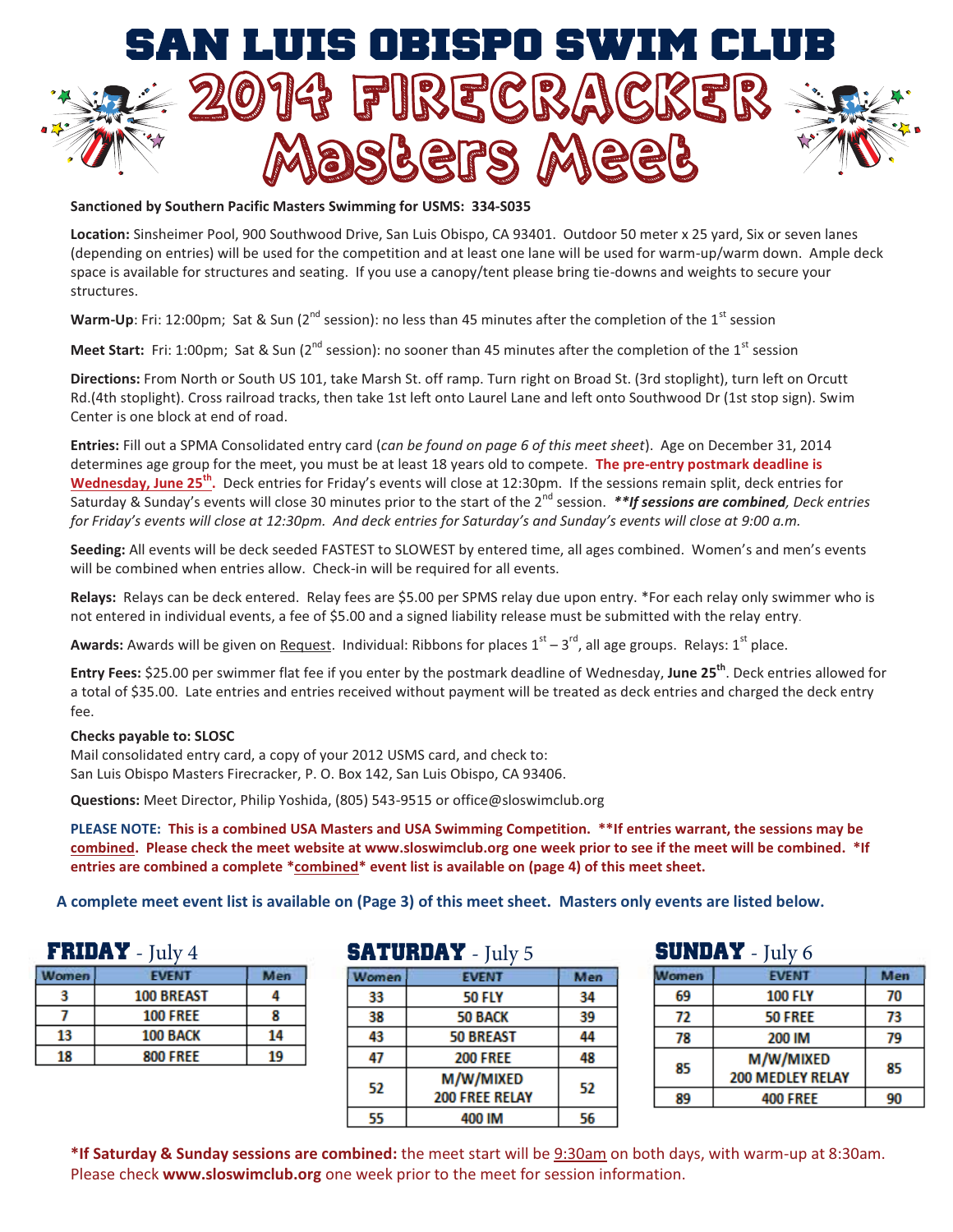## **MISSION VIEJO NADADORES 5th Annual PATRICK MOORE MEMORIAL Relay LCM Meet Sunday, July 6th, 2014**

**9:00 a.m.**

**Sanction by Southern Pacific Masters Swimming for USMS, Inc. Sanction # 334-S033**

**A portion of the proceeds from this meet will go towards the Patrick Moore Memorial College Scholarship Fund**

**Facility**: Mission Viejo Pool is an outdoor, 25yd. by 50m competition pool at the Marguerite Aquatic Center, 27474 Casa Del Sol, Mission Viejo. The length of the competition course without a bulkhead is in compliance and on file with USMS in accordance with articles 105.1.7 and 107.2.1.

**Directions:** From the north or south, take the I-5

Freeway to the Alicia Parkway exit in Mission Viejo. Go east (away from the ocean) to Trabuco Road. Turn right on Trabuco to Marguerite Parkway. Go left on Marguerite to Casa Del Sol, turn right onto Casa Del Sol, and turn into the driveway for pool parking. There will be no parking in the upper parking lot. No tennis parking on Marguerite allowed.

**Eligibility:** Open to any current 2014 USMS/USA registered swimmer. Age on December 31, 2014 determines age group for the meet.

**Entry Deadline:** Relay cards for event 1 is due by 8:30 a.m., 2 to 5 are due by 9:30 a.m., events 6 to 9 by 10:00 a.m., and events 10 to 13a by 10:30 a.m. Age on December 31, 2014 determines age group for the meet. You must be at least 18 to compete.

**Seeding:** All events will be deck seeded slowest to fastest, by entered time, ages and sexes combined.

**Relays:** All relays will be deck entered on SPMS relay forms available at the meet. Relay fees are \$12.00 per SPMS relay due upon entry.

**Awards: 1st place medals, ribbons 2nd -3d place**.

**Family Relays Rules:** Must have at least one adult (18+) on the relay and two swimmers under 18. At least two members must be from the same family. (2 families can swim together) Swimmers under must be a USA-S member.

**Entry Fees:** SPMS members: \$30.00 per swimmer surcharge. Swimmers must complete an entry card and provide a photocopy of their 2014 USMS card. \$10.00 per swimmer under 18.

**Family BBQ: – around 12:30 after the meet. (Hamburgers/Hot dogs, chips, and watermelon)** Cost: \$5.00 per person.

**Online Entries:** Sign-up early at www.spma.net Questions: Meet Director, Mark Moore, (949) 489- 1847; coachmark@mastersmvnswim.org



#### **Order of Events 9:00am Start**

- 1. Women, Men or Mixed 800 m. Freestyle Relay
- 2. Women 400 m. Medley Relay
- 3. Men 400 m. Medley Relay
- 4. Women 200 m. Freestyle Relay
- 5. Men 200 m. Freestyle Relay

## **\*\*\*\*\*\*\*\*\*\*\*\*\*\*\*\*\*\*\*\*\*\*\*\*\*\*\*\*\*\*\*\*\*\*\*\* 10 minute Break 5A - 4 x 50 Freestyle Family Relay**

- **\*\*\*\*\*\*\*\*\*\*\*\*\*\*\*\*\*\*\*\*\*\*\*\*\*\*\***
- 6. Mixed 200 m. Medley Relay
- 7. Women 400 m. Freestyle Relay
- 8. Men 400 m. Freestyle Relay
- 9. Mixed 200 m. Freestyle Relay

### **\*\*\*\*\*\*\*\*\*\*\*\*\*\*\*\*\*\*\*\*\*\*\*\*\*\*\*\*\*\*\*\*\*\*\*\* 10 minute Break 9A - 4 x 50 Wet T-shirt Family Relay \*\*\*\*\*\*\*\*\*\*\*\*\*\*\*\*\*\*\*\*\*\*\*\*\*\*\*\*\*\***

- 
- 10. Mixed 400 m. Freestyle Relay
- 11. Women 200 m. Medley
- 12. Men 200 m. Medley Relay
- 13. Mixed 400 m. Medley Relay

**15 minute Break 13A - 4 x 50 Watermelon Family Relay**

**\*\*\*\*\*\*\*\*\*\*\*\*\*\*\*\*\*\*\*\*\*\*\*\*\*\*\*\*\*\*\*\*\*\*\***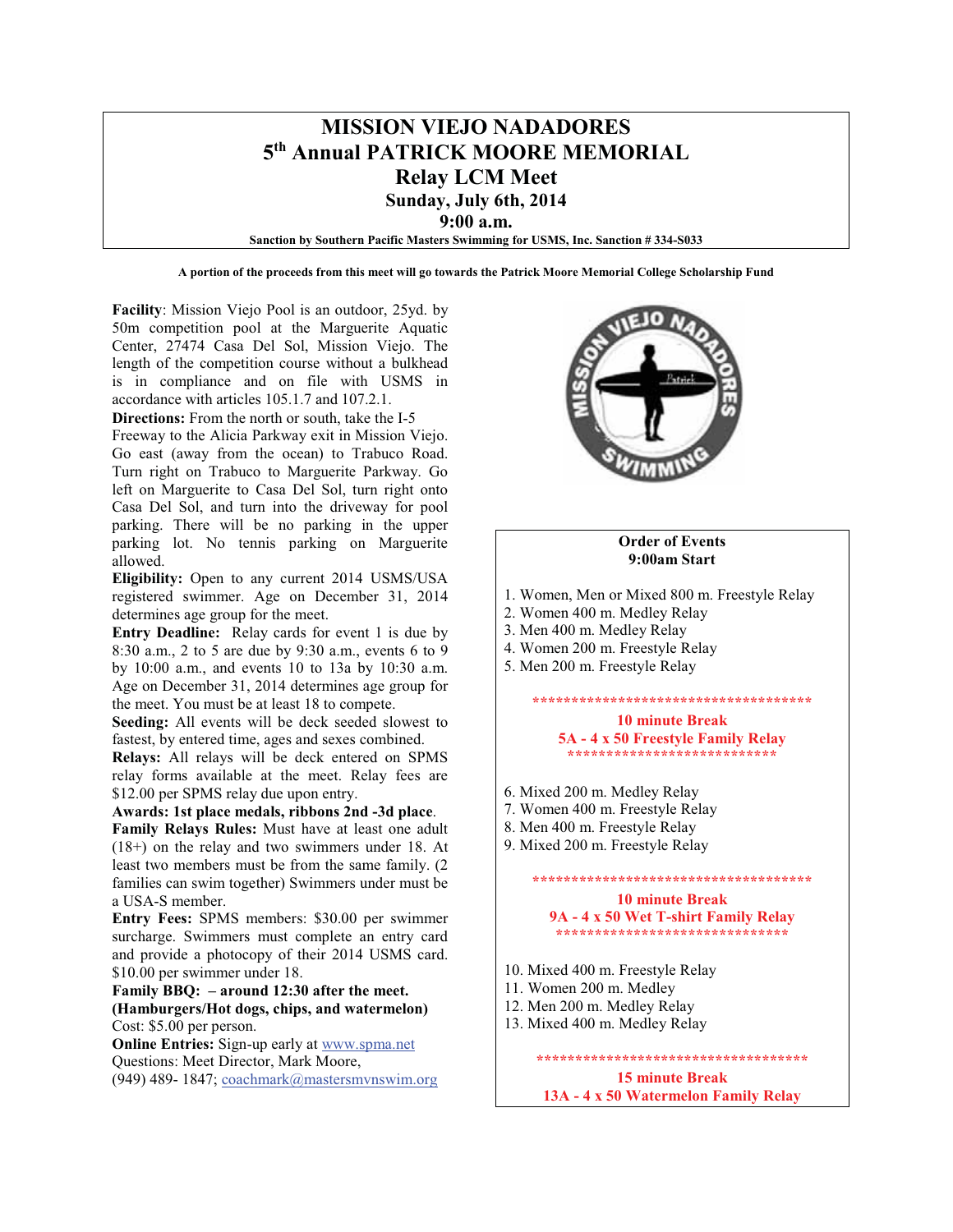## **Shouldering Shoulders**

Many swimmers deal with shoulder problems. Many times with some simple intervention or even changes in how you move your shoulder you can avoid costlier routes of correction (like surgery or painful therapy). Usually when a swimmer comes to me with a shoulder injury it is because of years of bad habit movements. You may think butterfly is bad but I find freestyle to be the worst for shoulders.

Traditionally four muscles have taken the blame for most shoulder injuries, they are known as the S.I.T.S. muscles (or the rotator cuff muscles). These include the Supraspinatus and Infraspinatus muscles, the Teres minor muscle and the Subscapularis muscle. What most do not realize is that there are actually upwards of 19 muscles that have attachments and connection with the shoulder and its movement. I have even noticed that "rotator cuff tears" can and do resolve themselves with some proper care. I find that swimmers tend to be just a little different in the muscles that they injure.



The 3 most common injuries that I see as a practitioner that are easily managed for swimmers are Bicep tendonitis (especially at the shoulder joint itself); superioranterior partial dislocations (or in medical terms subluxation) of the shoulder joint itself; and, contracture of the pectoralis muscles (usually the pec major).

Stretching is a simple way to avoid both pec contracture and bicep tendonitis. Proper massage therapy also can really help as well. Bear in mind we said proper and therapy. Find someone with good credentials. Did you know that stretching does not acutely reduce injury and may decrease your acute strength (a subject for another day)? A good rule of thumb when stretching (or really anything health related) is that CONSISTENCY TRUMPS INTENSITY. Stretch tight muscles for 2x 30 seconds at a pain threshold of about 4-5 out of 10. There is no need to force the stretch at the risk of injuring the muscles. Doing this 2 times daily will slowly but surely reduce the onset of the bicep tendonitis and contracture of the pecs.

For "pain" in these areas I recommend ice. I know there is stuff out there against it, but I have seen by experience, that by using it wisely, icing will really help; ice, not heat. I suggest icing for 30 mins on / 60 mins off / 30 mins on; once a day is good. Twice is better (4 hours apart). You are going to want to use ice in a plastic bag and **put it right on the skin** at area of pain. Ice in a bag works the best, little to no risk of frostbite or freezer burn; you can use an icepack, but they tend to stay colder longer and the risks of frostbite and freezer burn increase dramatically. Yes, it is going to be cold, and then it might feel hot, then painful, but in about 25 minutes that area will go numb at the site… ahhh. That is the sweet zone for healing. Don't go over 30 minutes. No further benefit for healing has been found beyond that point.

There are only two ways to relieve anterior subluxation of the shoulder that I have found. First is, interlock the fingers behind the back tightly so that the wrists are touching, squeeze the shoulder blades together and stretch with straight arms towards the floor. This simultaneously stretches the pec muscles whilst pulling the joints in the proper direction. The shoulder may "pop" or "click" which is usually not a bad thing. Second, it just might be smarter to find a good sports chiropractor/physician and tell them what is going on and have them move the shoulder back into position. Yes, it may take a few times. Remember consistency trumps intensity!

Of course always, when in question or doubt, consult with a properly trained sports physician or sports therapist. Well that is just a snippet of information about shoulders, and we will explore some more as seen above later.

Until later… Keep on Swimming!

DR. KYLE DURIEUX, B.SC., D.C. "EXPECT MIRACLES" Cell: (435) 574-9993 Office: (435) 688-0444 Email: doctor@simplyhealthchiropractic.com Web: simplyhealthchiropractic.com